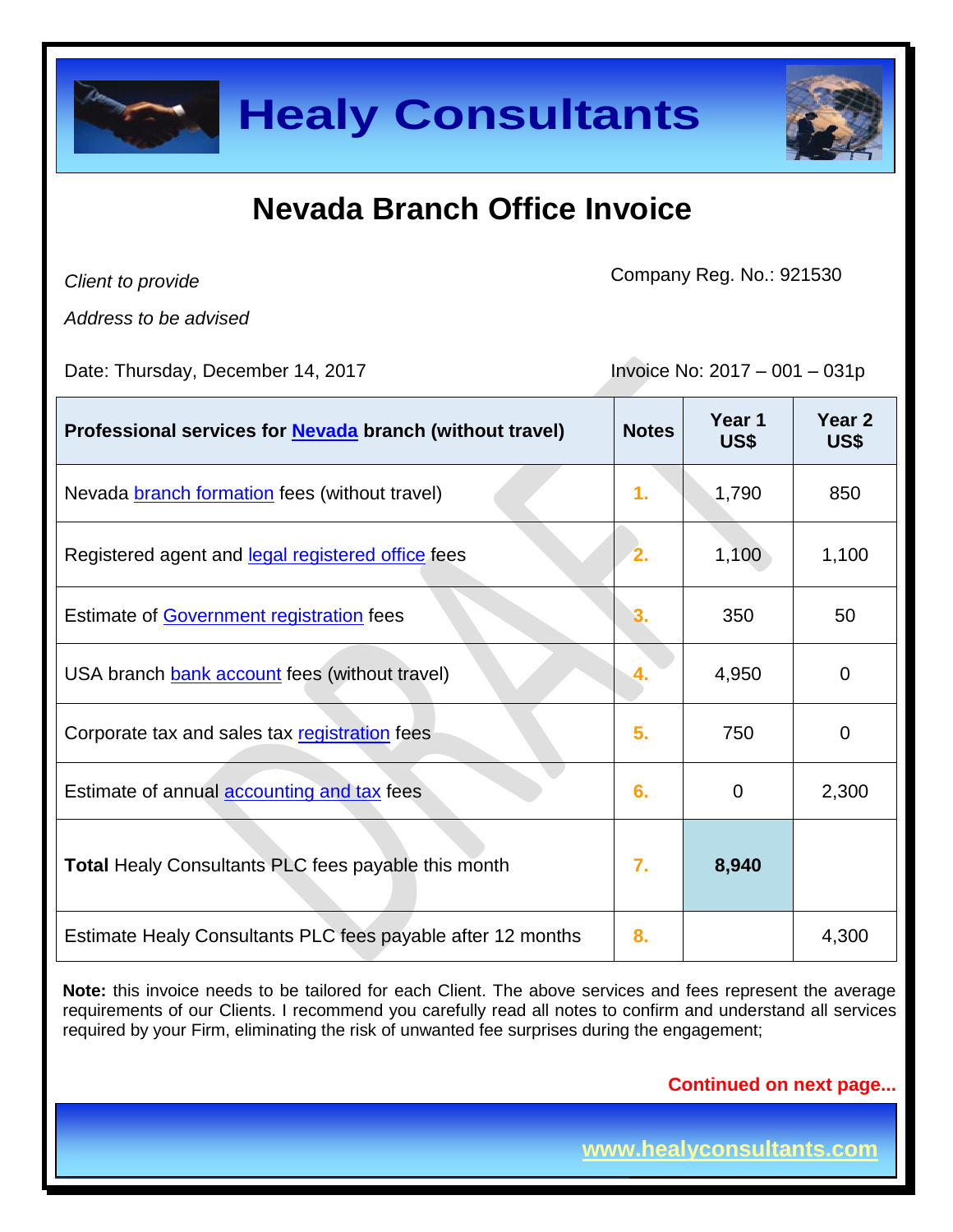

### *Notes to invoice above*

**1.** Healy Consultants Group PLC fees to efficiently and effectively complete Nevada BO registration within 2 [weeks \(click link\)](http://www.healyconsultants.com/nevada-company-registration/fees-timelines/#timelines) by i) choosing the optimum regulatory license for our Client's business activities **ii)** reserving a branch office name at the [Nevada Secretary of State](https://nvsos.gov/index.aspx?page=428) website; **iii)** settling our accountant and lawyer fees and **iv)** preparing a high quality branch office registration application for submission to the Secretary of State;

All [engagement fees](http://www.healyconsultants.com/company-registration-fees/) (click link) are agreed and paid up front and agree to the fees published on our country web pages. Consequently, there are no hidden fees, surprises or ambushes throughout the engagement. All engagement deadlines are agreed up front in the form of a [detailed project](http://www.healyconsultants.com/index-important-links/example-project-plan/)  [plan,](http://www.healyconsultants.com/index-important-links/example-project-plan/) mapping out [deliverables](http://www.healyconsultants.com/deliverables-to-our-clients/) by week throughout the engagement term;



**Page 2 of 7**

Every week during the engagement, Healy Consultants Group PLC will email our Client a [detailed status update.](http://www.healyconsultants.com/index-important-links/weekly-engagement-status-email/) Our Client is immediately informed of engagement problems together with solutions. Your dedicated engagement manager is reachable by phone, Skype, live chat and email and will communicate in your preferred language;

**2.** In accordance with the Nevada [Companies Act,](http://www.leg.state.nv.us/NRS/NRS-086.html) each Nevada BO must appoint a registered agent, who may be a natural person or a body corporate, but the agent must be resident in the country. Healy Consultants Group PLC will act as your Nevada branch office agent, our annual responsibilities include **i)** preparing and filing the legal annual return; **ii)** securely maintaining branch office records; **iii)** liaising with the government on our Client's behalf; **iv)** legal filing of changes of branch office structure; and **v)** reminding our Client of statutory deadlines;

**Healy Consultants**<br>
Weyada Branch Office Invoice<br>
Weyada Branch Office Invoice<br>
Weing by a chosing the optimizing a branch office and the plentary complete Nevada Bo registrating<br>
of coup PLC fees to efficiently and effec In accordance with Nevada [Companies Act,](http://www.leg.state.nv.us/NRS/NRS-086.html) a BO shall as from the date of its registration have a legal registered office in Nevada, to which all official government communications and notices may be addressed. To comply with this statutory requirement, Healy Consultants Group PLC' Nevada office will be the registered office address for your branch office. Thereafter, this address will be used to receive government correspondence including **i)** tax letters **ii)** notice of the legal annual return; and **iii)** all government communications. Most of our Clients wish to place [Healy](http://www.healyconsultants.com/corporate-outsourcing-services/company-secretary-and-legal-registered-office/)  [Consultants Group PLC' office address](http://www.healyconsultants.com/corporate-outsourcing-services/company-secretary-and-legal-registered-office/) on invoices, contracts, websites and business cards;

**Continued on next page...**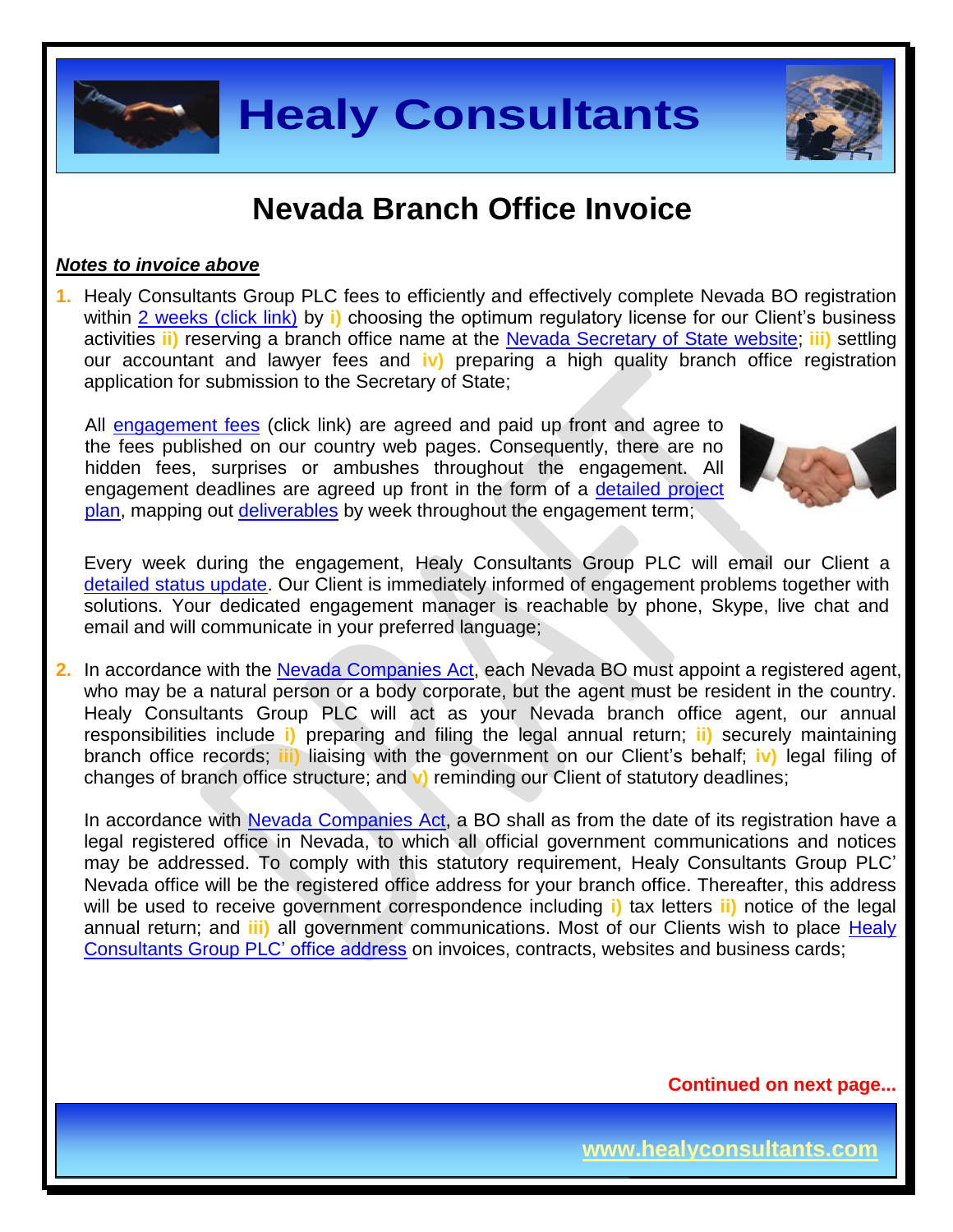



- **3.** This fee is an estimate of government costs payable during your firm's engagement. All government fee payments will be supported by original receipts and invoices. Examples of government costs include **i)** reserving the Nevada [branch office](http://nvsos.gov/Modules/ShowDocument.aspx?documentid=901) name; **ii)** submitting the [articles of](http://nvsos.gov/Modules/ShowDocument.aspx?documentid=1004)  [organization](http://nvsos.gov/Modules/ShowDocument.aspx?documentid=1004) and **iii)** applying for a Certificate of Good Standing. Following engagement completion, Healy Consultants Group PLC will refund our Client any excess of funds received over actual Government costs paid;
- **4.** Healy Consultants will be pleased to open an [US branch office](http://www.healyconsultants.com/usa-company-registration/formation-support-services/#banking) bank account without travel. It is a time consuming task, Healy Consultants Group PLC will shelter our Client from the administrative challenges. As you can appreciate, it is a difficult task to obtain bank account approval through a newly formed branch office, when shareholders and directors and bank signatories reside overseas. Healy Consultants Group PLC will prepare a business plan for the bank to optimize the probability of branch office bank account approval. Depending on our Client business and nationality, there is a 20% probability the banks will request a bank signatory to travel for a one hour bank interview. Healy Consultants Group PLC will try its best to negotiate with the bank for a travel exemption. If our Client must travel to the States for branch office bank account opening, Healy Consultants Group PLC will refund our Client US\$950;

If our Client is not comfortable with only a US branch office bank account, Healy Consultants Group PLC will be pleased to open [an international branch office](http://www.healyconsultants.com/international-banking/) bank account (click link) outside the country. Examples include Germany, Liechtenstein, Austria, Bulgaria, South Africa, Australia, London, South America or Dubai. All banks will be top tier banks in these countries with excellent internet banking services. Example of our global banking partners include HSBC, Standard Chartered Bank, Citibank, Barclays, Standard bank, ANZ bank, VTB bank, UBS, Credit Suisse;

The banks enjoy ultimate power of approval of branch office bank account applications. Consequently, guaranteed success is outside of Healy Consultants Group PLC' control. What is inside our control is the preparation and submission of a high-quality bank application that maximizes the likelihood of approval. To date, we enjoy a 100% approval record because of our [global banking relationships](http://www.healyconsultants.com/international-banking/corporate-accounts/) and determination.

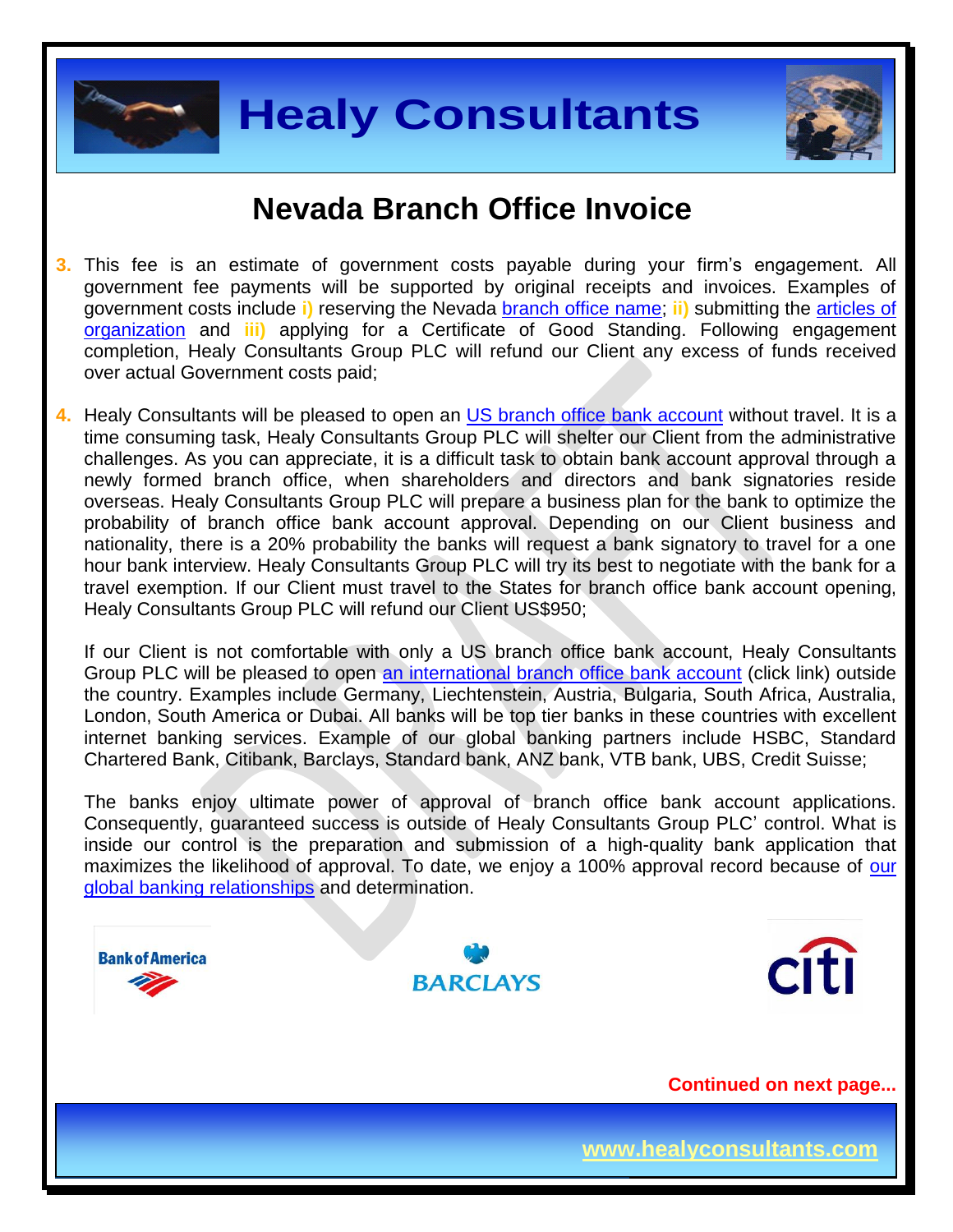



Global banks continue to tighten branch office bank account opening procedures, their internal compliance departments completing more thorough due diligence of Clients. Consequently, our Clients should expect the bank account approval period to take up to 4 weeks. Furthermore, global banks now require evidence of proof of business in the country where the branch office bank account will be, including sales contracts or lease agreement;

- **5.** In accordance with [Internal Revenue Service \(IRS\)](http://www.irs.gov/) guidelines, each entity must register for tax by applying for an [Employee Identification Number \(EIN\).](http://www.irs.gov/pub/irs-pdf/p1635.pdf) Furthermore, all companies which wish to sell tangible property in Nevada must [register for sales tax;](http://tax.nv.gov/FAQs/Sales_Tax_Information___FAQ_s/)
- **6.** For an active trading branch office, these [accounting and tax](http://www.healyconsultants.com/usa-company-registration/accounting-legal/) fees are an estimate of Healy Consultants Group PLC fees to efficiently and effectively discharge your annual branch office accounting and tax obligations. Following receipt of a set of draft accounting numbers from your branch office, Healy Consultants Group PLC will more accurately advise accounting and tax fees. For a dormant branch office, Healy Consultants Group PLC fees are only US\$950;



- **7.** All fees quoted in this invoice correspond to fees quoted [on Healy Consultants Group PLC'](http://www.healyconsultants.com/company-registration-fees/)  [website.](http://www.healyconsultants.com/company-registration-fees/) Please review this invoice carefully to identify errors. During the rush of the business day, it is possible that Healy Consultants Group PLC inadvertently made fee calculation errors, typing errors or omitted services or omitted historic fee payments from Clients. In the unfortunate event you identify invoice errors, please revert to me directly re the same. I apologize in advance if I or my staff made invoice errors;
- **8.** Assuming our Clients re-engage Healy Consultants Group PLC in year 2, this fee is an estimate of the fees payable next year, 12 months after the date of branch office registration;
- **Healy Consultants**<br> **Mevada Branch Office Invoice**<br>
International method of the bank account opening procedures, their line<br>
ments completing more through due diagnee of Cherns. Consequently, or<br>
organe behalves contrasts **9.** The fees quoted in this invoice are a prediction of the fees required to efficiently and effectively complete this engagement in a timely manner. If during the engagement Healy Consultants Group PLC realizes that the project is more complex than anticipated, requiring a large additional investment of time, my Firm will revert to request additional fees. If Healy Consultants Group PLC completes the engagement faster than expected and more easily than expected, Healy Consultants Group PLC is happy to refund some fees to our Client;

**Continued on next page...**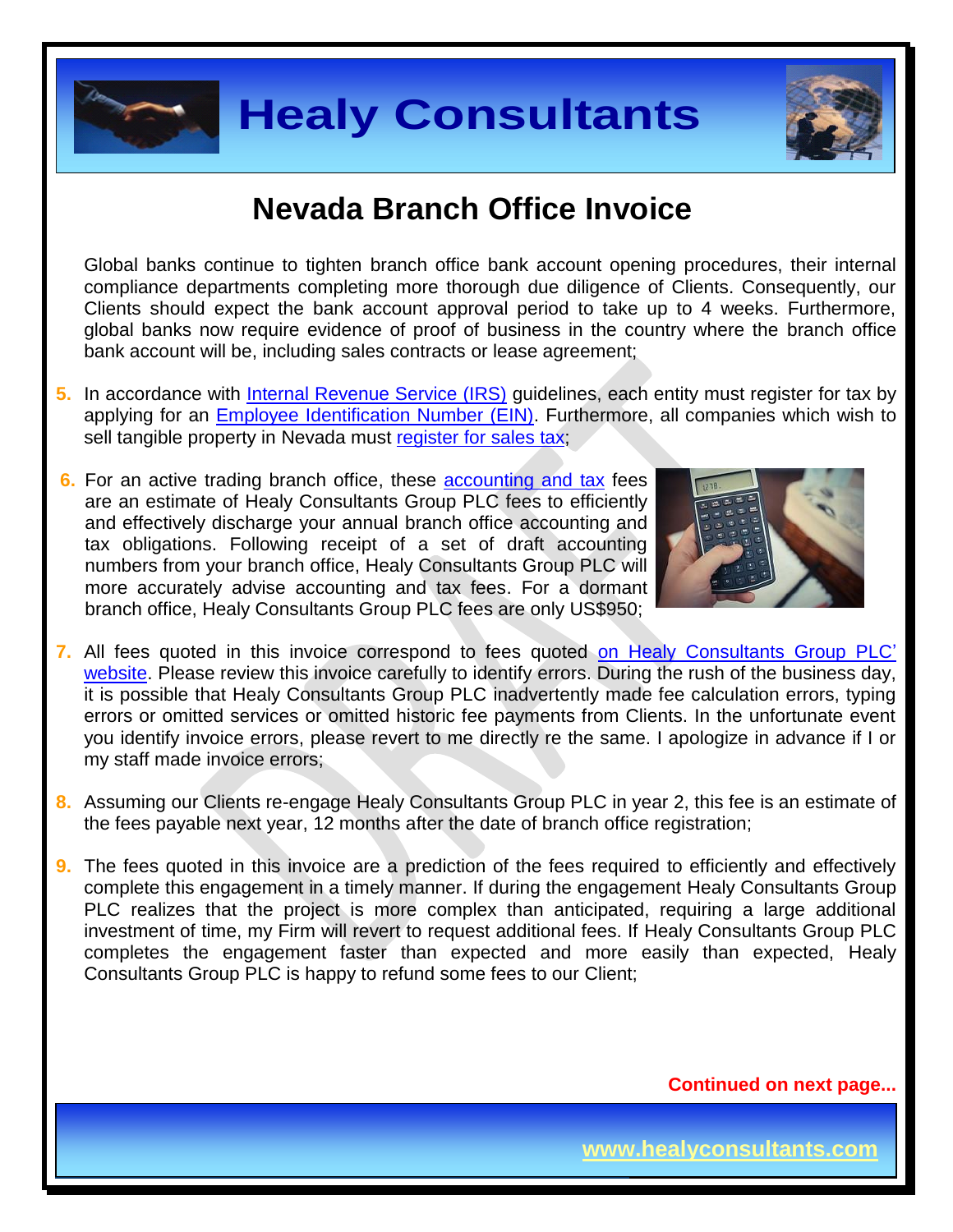



- **10.**Engage Healy Consultants Group PLC to [project manage](http://www.healyconsultants.com/project-manage-engagements/) business set up in every country on the planet. We are the best in the [world](http://www.healyconsultants.com/best-in-the-world/) at what we do, timely completing the  $A$  to  $Z$  of every country engagement;
- **11.**In accordance with Nevada [Companies Act,](http://www.leg.state.nv.us/NRS/NRS-086.html) there is no minimum share capital amount mandated for Nevada branch office registration;
- **Healy Consultants**<br> **Mevada Branch Office Invoice**<br>
Nevada Branch Office Invoice<br>
New The Branch Office Invoice<br>
New The Branch Consultant we do, timely completing the A to Z of every count<br>
the word a companies Act, ther **12.**If our Client requires nominee shareholder and director services [\(click link\),](http://www.healyconsultants.com/corporate-outsourcing-services/nominee-shareholders-directors/) Healy Consultants Group PLC will be pleased to assist. Our fee for professional, passive nominee corporate shareholder amounts to US\$2,100 per annum. Our fee to be both nominee director and shareholder amounts to US\$6,600 per annum. Being the sole shareholders and sole director of a Client's branch office exposes Healy Consultants Group PLC to reputation, litigation and financial risk;
- 13.If our Client and Healy Consultants Group PLC properly plan this engagement, our Clients' will *not* have to travel during this engagement. Healy Consultants Group PLC will efficiently and effectively complete branch office registration and branch office bank account opening in a timely manner without our Client presence. Instead, our Client will need to **i)** sign and get documents legalized in the embassy in their country of origin and **ii)** courier the originals to Healy Consultants Group PLC office;



- **14.**Depending on our Client's business and nationality, the US Government may require a special regulatory license to carry on your business in the country. Healy Consultants Group PLC will assist our Client secure license approval; there may be additional engagement fees. However, the Government enjoys ultimate power of approval of branch office registrations and business licenses;
- **15.**Branch business activities are limited to the scope of activities operated by the parent entity. A branch can **i)** lease office premises and **ii)** issue sales invoice to Clients' and **iii)** sign local legal contracts. A branch can import and export goods. The life of the branch is limited to the life of the parent company;

**Continued on next page...**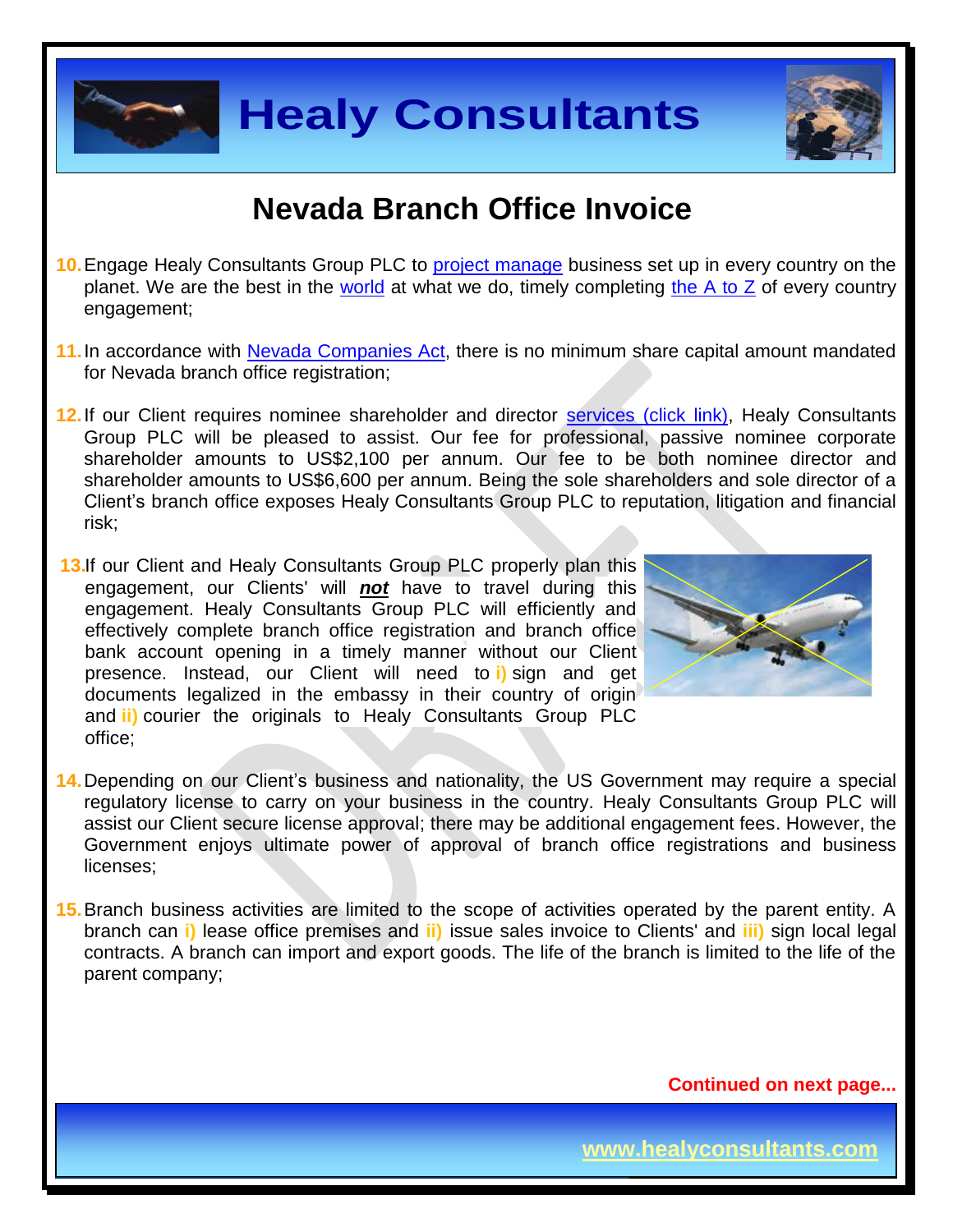



- **Healy Consultants**<br>
Wevada Branch Office Invoice<br>
Consultants (Soup PLC will be pleased to assist your firm to secure employer<br>
the six US2.580 for the list employee, US\$1,850 for the second employee<br>
over the second the **16.**If required, Healy Consultants Group PLC will be pleased to assist your firm to secure [employee](http://www.healyconsultants.com/usa-company-registration/formation-support-services/)  [visa](http://www.healyconsultants.com/usa-company-registration/formation-support-services/) approvals. Our fee is US\$2,950 for the first employee, US\$1,950 for the second employee, US\$950 per employee thereafter. Our employee visa fees include preparation of a quality visa application and submitting to the correct Government immigration officers. The Government enjoys ultimate power of approval of visa applications. Consequently, guaranteed success is outside of Healy Consultants Group PLC' control. What is inside our control is the preparation and submission of a high-quality immigration visa application that maximizes the likelihood of visa approval;
- **17.**It is important our Clients are aware of their personal and branch office tax obligations in their country of residence and domicile. Let us know if you need Healy Consultants Group PLC help to clarify your local and international annual tax reporting obligations;
- **18.**Some of our Clients request Healy Consultants Group PLC to provide temporary shared [office](http://www.healyconsultants.com/virtual-office/)  [space](http://www.healyconsultants.com/virtual-office/) for 6 months until their preferred business premises is found. If your Firm requires this service, our one-time fee is US\$950. Monthly rental thereafter is paid directly to the landlord, independently of Healy Consultants Group PLC;
- **19.**During the engagement, shareholders and directors' documents may need to be translated into the local language; before the Government and Bank approves branch office registration and branch office bank account opening respectively. Consequently, our Client should budget for possible additional translation and embassy attestation fees. Either our Client or Healy Consultants Group PLC can complete this administrative task;

As always, Healy Consultants Group PLC will negotiate with all third parties to eliminate or reduce additional engagement costs. For transparency purposes, all third-party fee payments will be supported by original receipts and invoices. Examples of possible third-party payments include **i)** embassy fees **ii)** notary public costs **iii)** official translator fees;

**20.** Some of our Clients' require an *immediate country solution*. With this strategy, within a day Healy Consultants Group PLC can supply our Client **i)** an existing dormant Nevada company number and **ii)** an already approved Nevada corporate bank account number and **iii)** a business address. Turnkey solutions are attractive to those entrepreneurs who wish to immediately close a country deal, sign a contract or invoice a customer;



**Continued on next page...**